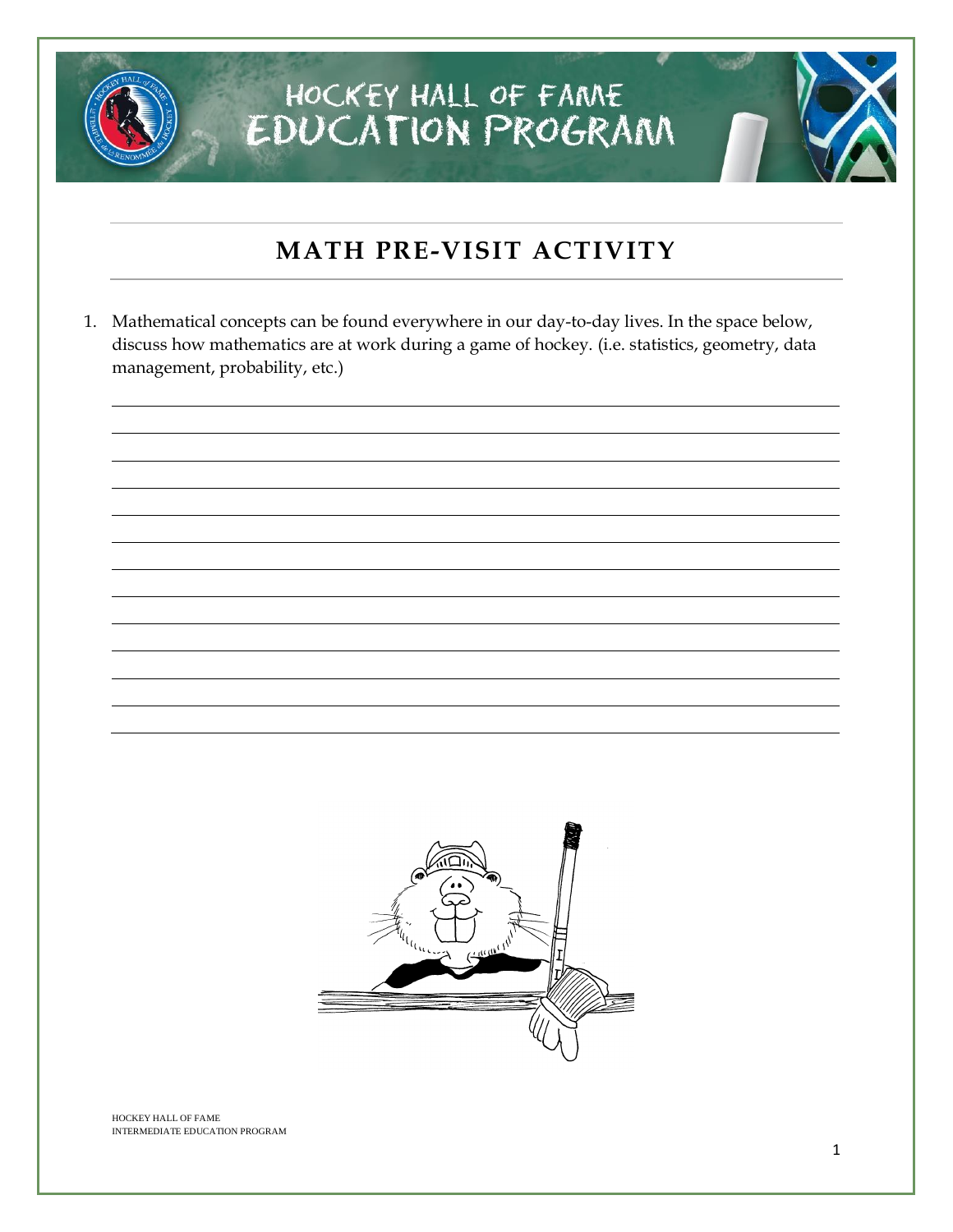

#### **HALL VISIT MATH ACTIVITIES**

The following questions will guide you through the museum in search of data that will help you solve these math questions.

1. By the entrance to the Hockey Hall of Fame, locate the two larger than life statues. One of these statues is of 'Cyclone' Taylor with the date \_\_\_\_\_\_\_\_\_\_\_\_\_\_\_\_\_\_\_\_\_\_\_. and the other is of with the date 1983.

How many years are between both dates?

2. Bobby Orr wore number (*hint: check the Honda NHL Zone*). Write the answer in the box below and solve for 'B.'



 $B = \underline{\qquad \qquad }$ 

3. Sidney Crosby wears number (*hint: check Tissot World of Hockey*). Write the answer in the box below and solve for 'S.'

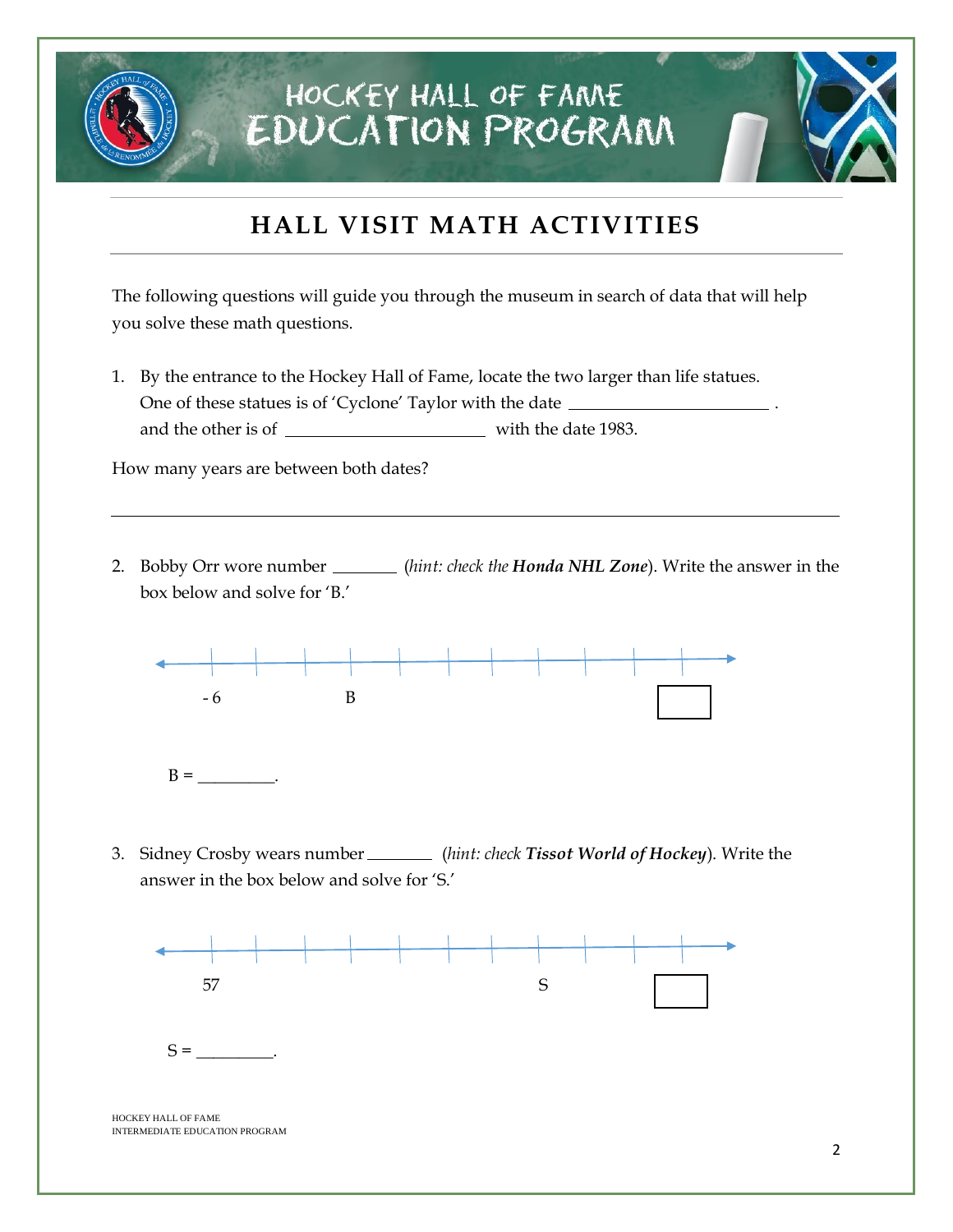

4. Visit the **Stanley Cup Dynasties** section. On one wall, you will find enlarged Stanley Cup Bands representing Stanley Cup Dynasties. How many bands are there? Write the answer in the box and solve the equation:



5. In **The Mask presented by Imports Dragon** exhibit, you'll find many goalie masks on display. Using the space below, sketch a mask from the exhibit that has at least 4 different angles in its design.



6. In the **Esso Great Hall,** you'll find the Honoured Member Plaques. Locate the wall that has the most recently inducted players. The total number of squares on this wall is  $\_\_$ The total number of occupied squares is \_\_\_\_\_\_\_\_\_\_. Using this information, determine what percentage of space is empty:

\_\_\_\_\_\_\_\_\_\_\_\_\_\_\_\_\_\_\_\_\_\_\_\_\_\_\_\_\_\_\_\_\_\_\_\_\_\_\_\_\_\_\_\_\_\_\_\_\_\_\_\_\_\_\_\_\_\_\_\_\_\_\_\_\_\_\_\_\_\_\_\_\_\_\_\_\_\_\_\_\_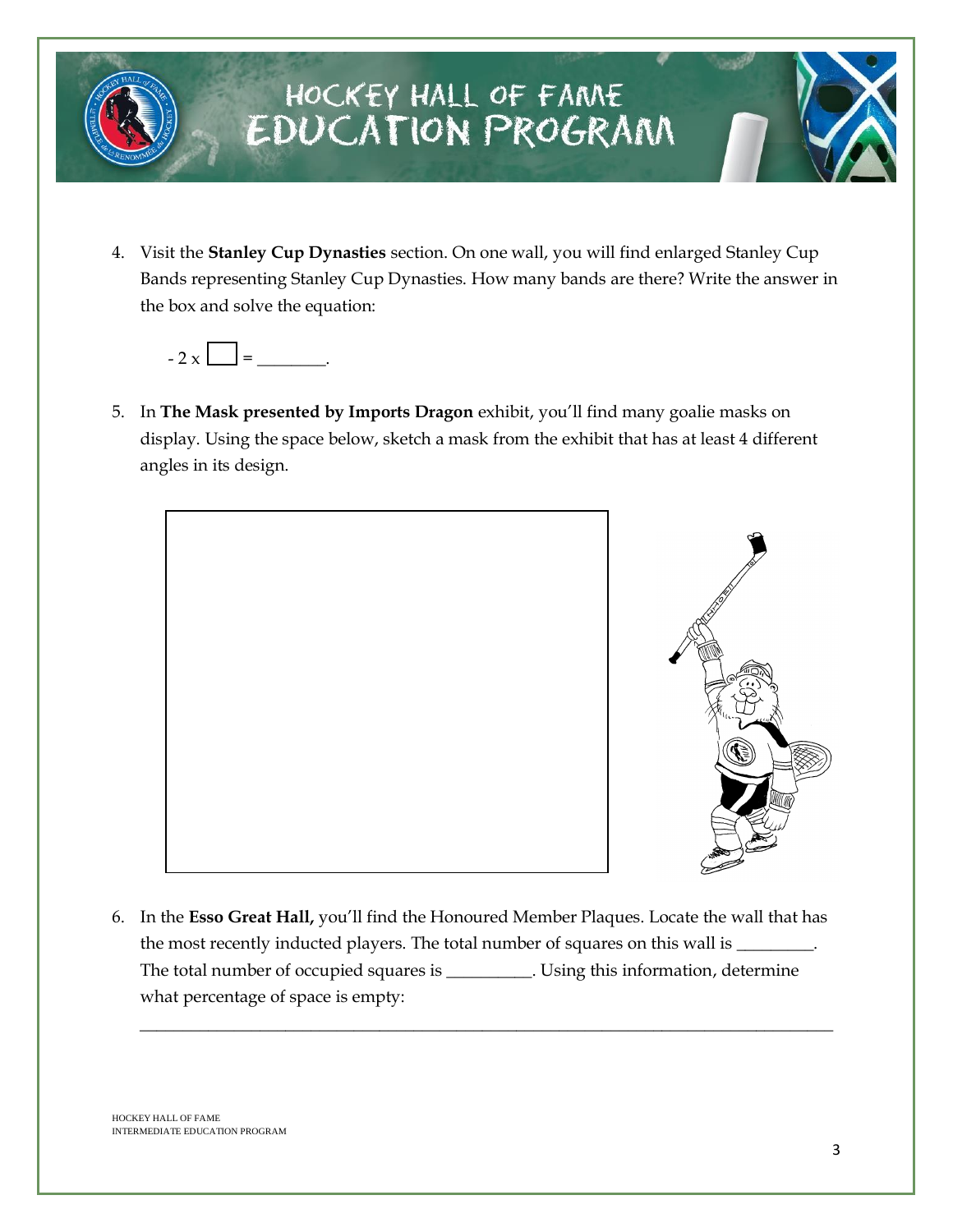### HOCKEY HALL OF FAME **EDUCATION PROGRAM**

#### **POST-VISIT MATH ACTIVITY**

1. The Real Stats on Mr. Hockey

Gordie Howe, whose career spanned over thirty years, is considered one of the best players to don the blades and fire the puck into the back of the opposition's net. For this reason, he was given the title 'Mr. Hockey.'

*Answer the following question in essay format:*

Examine Gordie Howe's professional career over his thirty-year span and assess which decade was his best. Use the information from the following pages to help with your answer.

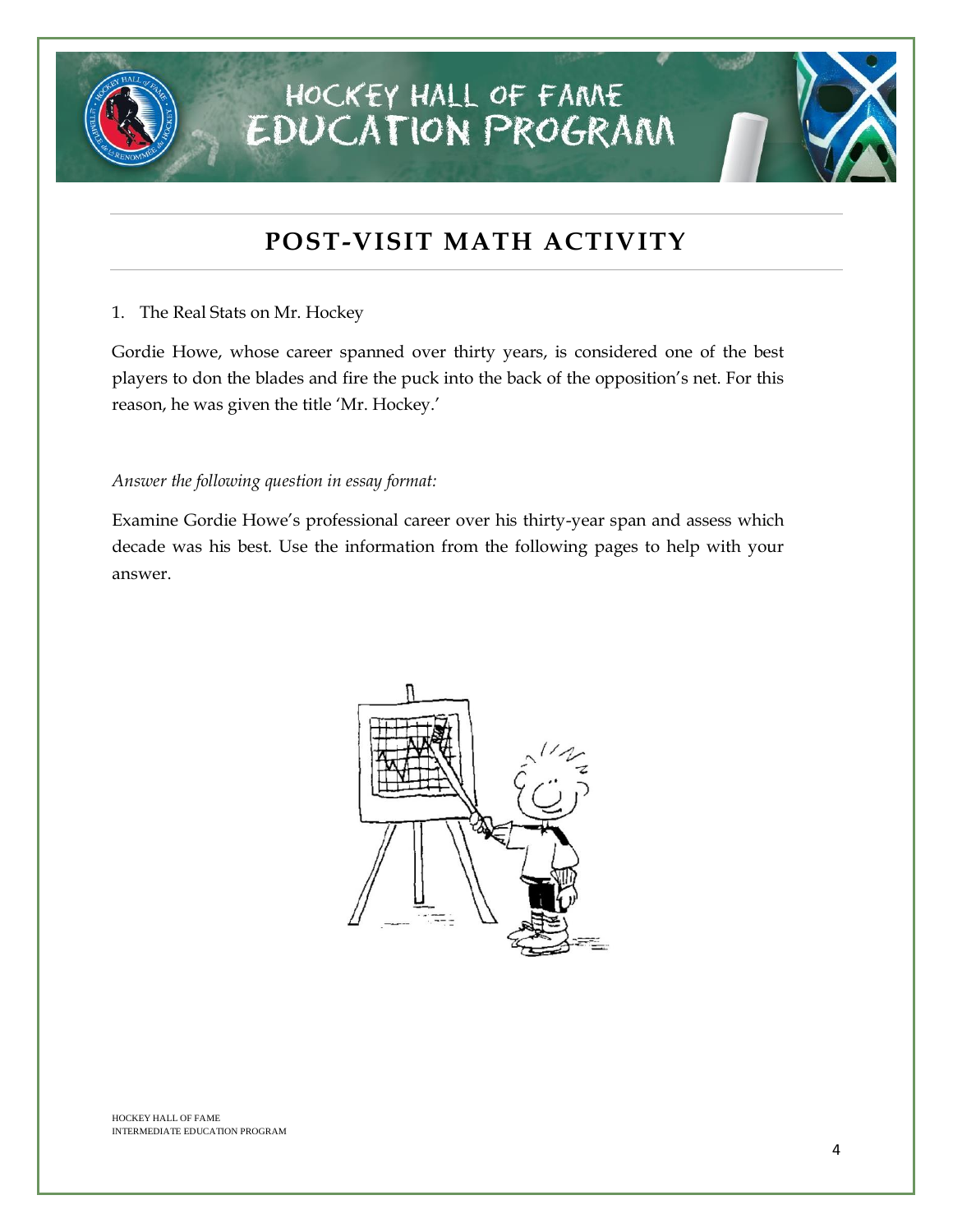# HOCKEY HALL OF FAME<br>EDUCATION PROGRAM

|                           |                |             |    | Regular season            | Playoffs |         |    |                   |                |                          |                          |  |
|---------------------------|----------------|-------------|----|---------------------------|----------|---------|----|-------------------|----------------|--------------------------|--------------------------|--|
| <b>Season</b>             | Club           | Lea         | GP | G                         | A        | TP      | GP |                   | G              | A                        | <b>TP</b>                |  |
|                           |                |             |    |                           |          |         |    |                   |                |                          |                          |  |
| 1945-46                   | Omaha          | <b>USHL</b> | 51 | 22                        | 28       | 48      |    | $\,6$             | $\,2$          | $\mathbf{1}$             | $\sqrt{3}$               |  |
| 1946-47                   | Detroit        | <b>NHL</b>  | 58 | $\overline{7}$            | 12       | 22      |    | $\bf 5$           | $\mathbf{0}$   | $\bf{0}$                 | $\mathbf{0}$             |  |
| 1947-48                   | Detroit        | NHL         | 60 | 16                        | 28       | 44      |    | 10                | $1\,$          | 1                        | $\mathbf{1}$             |  |
| 1948-49 <sup>ag</sup>     | Detroit        | NHL         | 40 | 12                        | 25       | 37      |    | 11                | $*_{8}$        | $*3$                     | $*11$                    |  |
| $1949 - 50$ afg           | Detroit        | <b>NHL</b>  | 70 | 35                        | 33       | 68      |    | $\mathbf{1}$      | $\bf{0}$       | $\bf{0}$                 | $\mathbf{0}$             |  |
| $1950 - 51$ beg           | Detroit        | <b>NHL</b>  | 70 | $*43$                     | $*43$    | $*86$   |    | $\boldsymbol{6}$  | $\overline{4}$ | 3                        | $\scriptstyle{7}$        |  |
| $1951 - 52$ bcdfg         | Detroit        | <b>NHL</b>  | 70 | $*47$                     | 39       | $*86$   |    | 8                 | $\,2$          | $*5$                     | $*7$                     |  |
| $1952-53$ bcdg            | Detroit        | <b>NHL</b>  | 70 | $*49$                     | $*46$    | $*95$   |    | $\,6$             | $\overline{2}$ | 5                        | $\scriptstyle{7}$        |  |
| $1953 - 54$ befg          | Detroit        | <b>NHL</b>  | 70 | 33                        | $*48$    | *<br>81 |    | 12                | $\overline{4}$ | 3                        | 7                        |  |
| $1954 - 55$ <sup>fg</sup> | Detroit        | <b>NHL</b>  | 64 | 29                        | 33       | 62      |    | 11                | *9             | 11                       | $*20$                    |  |
| $1955 - 56$ <sup>a</sup>  | Detroit        | <b>NHL</b>  | 70 | 38                        | 41       | 79      |    | 10                | 3              | 9                        | 12                       |  |
| $1956-57$ bedg            | Detroit        | <b>NHL</b>  | 70 | $\stackrel{*}{\text{44}}$ | 45       | *89     |    | $\bf 5$           | $\,2$          | 5                        | $\scriptstyle{7}$        |  |
| $1957 - 58$ hd            | Detroit        | NHL         | 64 | 33                        | 44       | 77      |    | $\overline{4}$    | $\mathbf{1}$   | $\mathbf{1}$             | $\overline{2}$           |  |
| 1958-59 <sup>a</sup>      | Detroit        | NHL         | 70 | 32                        | 46       | 78      |    | i.                | i.             | L,                       |                          |  |
| 1959-60                   | Detroit        | <b>NHL</b>  | 70 | 28                        | 45       | 73      |    | 6                 | 1              | $\overline{5}$           | 6                        |  |
| 1960-61 <sup>a</sup>      | Detroit        | <b>NHL</b>  | 64 | 23                        | 49       | 72      |    | 11                | $\,4$          | 11                       | $*15$                    |  |
| 1961-62 <sup>a</sup>      | Detroit        | <b>NHL</b>  | 70 | 33                        | 44       | 77      |    | i.                | ä,             | ä,                       |                          |  |
| $1962 - 63bcd$            | Detroit        | NHL         | 70 | $*38$                     | 48       | $*86$   |    | 11                | 7              | 9                        | $*16$                    |  |
| 1963-64 <sup>a</sup>      | Detroit        | <b>NHL</b>  | 69 | 26                        | 47       | 73      |    | 14                | 9              | 10                       | $*19$                    |  |
| 1964-65 <sup>ag</sup>     | Detroit        | <b>NHL</b>  | 70 | 29                        | 47       | 76      |    | $\scriptstyle{7}$ | $\,4$          | $\overline{2}$           | $\boldsymbol{6}$         |  |
| 1965-66 <sup>b</sup>      | Detroit        | <b>NHL</b>  | 70 | 29                        | 46       | 75      |    | 12                | $\overline{4}$ | 6                        | 10                       |  |
| 1966-67 <sup>ae</sup>     | Detroit        | <b>NHL</b>  | 69 | 25                        | 40       | 65      |    | ×                 | ä,             | ä,                       | ×                        |  |
| 1967-68 <sup>b</sup>      | Detroit        | <b>NHL</b>  | 74 | 39                        | 43       | 82      |    | i.                | ä,             | İ,                       |                          |  |
| 1968-69 <sup>b</sup>      | Detroit        | <b>NHL</b>  | 76 | 44                        | 59       | 103     |    |                   | ä,             | $\overline{\phantom{a}}$ | $\overline{\phantom{a}}$ |  |
| 1969-70 <sup>b</sup>      | Detroit        | <b>NHL</b>  | 76 | 31                        | 40       | 71      |    | 4                 | $\overline{2}$ | $\bf{0}$                 | $\overline{2}$           |  |
| 1970-71                   | Detroit        | <b>NHL</b>  | 61 | 23                        | 29       | 52      |    |                   |                |                          |                          |  |
| 1971-72                   | Did Not Play   |             |    |                           |          |         |    |                   |                |                          |                          |  |
| 1972-73                   | Did Not Play   |             |    |                           |          |         |    |                   |                |                          |                          |  |
| $1973-74$ bdfg            | Houston        | <b>WHA</b>  | 70 | 31                        | 69       | 100     |    | 13                | 3              | $*14$                    | 17                       |  |
| $1974 - 75^{bfg}$         | Houston        | <b>WHA</b>  | 75 | 34                        | 65       | 99      |    | 13                | 8              | 12                       | 20                       |  |
| 1975-76 <sup>g</sup>      | Houston        | <b>WHA</b>  | 78 | 32                        | 70       | 102     |    | 17                | $\overline{4}$ | 8                        | 12                       |  |
| 1976-778                  | Houston        | <b>WHA</b>  | 62 | 24                        | 44       | 68      |    | 11                | 5              | 3                        | 8                        |  |
| 1977-78                   | New<br>England | <b>WHA</b>  | 76 | 34                        | 62       | 96      |    | 14                | 5              | 5                        | 10                       |  |
| 1978-79                   | New<br>England | WHA         | 58 | 19                        | 24       | 43      |    | 10                | $\,3$          | $1\,$                    | $\overline{4}$           |  |
| 1979-80                   | Hartford       | <b>NHL</b>  | 80 | 15                        | 26       | 41      |    | 3                 | $\,1$          | $\mathbf{1}$             | $\,2$                    |  |
|                           |                |             |    |                           |          |         |    |                   |                |                          |                          |  |

 $^\mathrm{a}$  Second All-Star Team (right wing)

 $^{\rm b}$   $\;$  First All-Star Team (right wing)

 $^{\circ}$  League Scoring Championship

 $^{\mbox{\scriptsize d}}$  League's Most Valuable Player

 $^{\circ}$   $\;$  Award for outstanding service to hockey in the United States

 $^\ensuremath{\text{f}}$  League's Playoff Champion

 $\sqrt{s}$  – First place team during regular season

 $\mathcal{M}$ League leader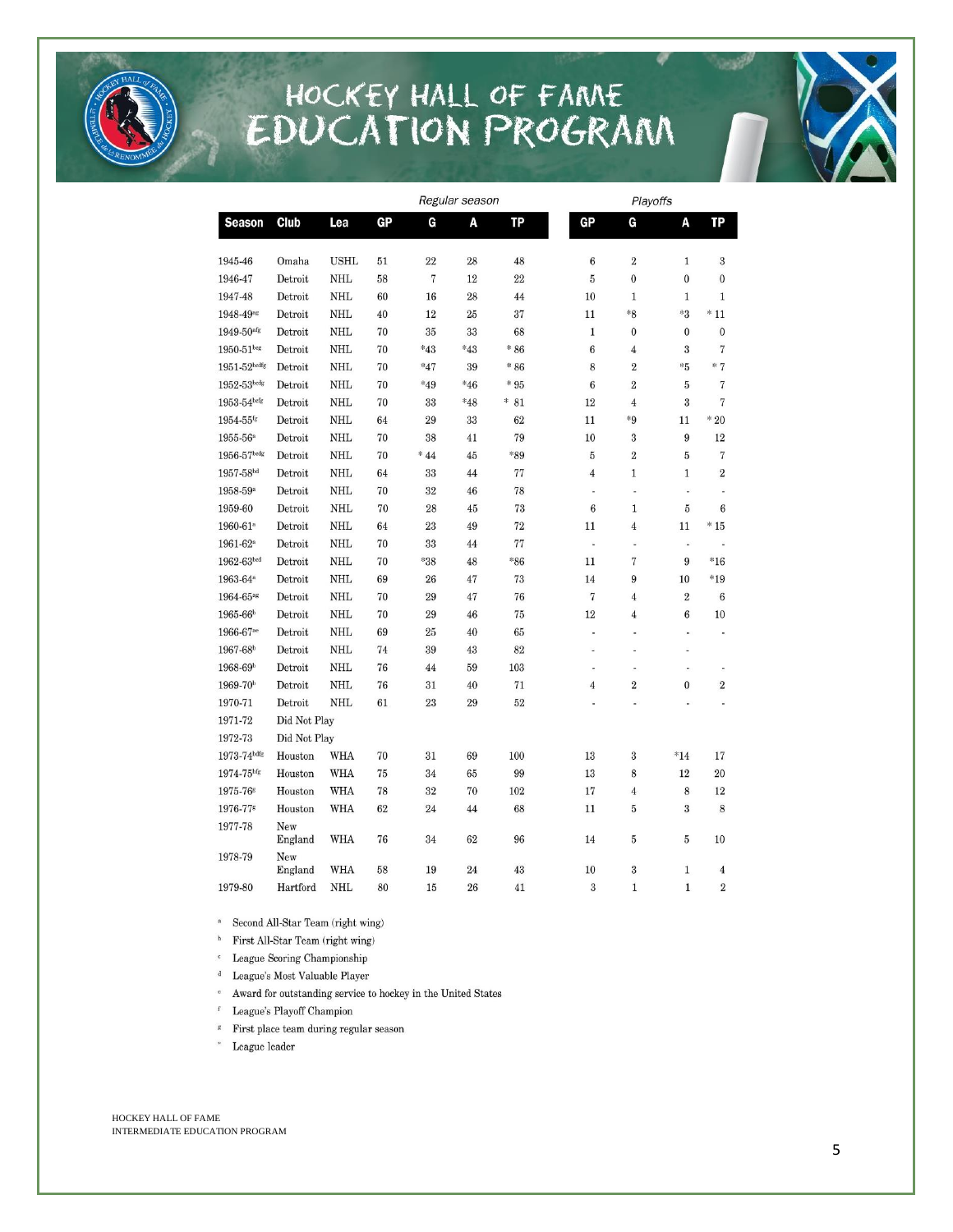

a. Draw a line graph showing the goal and point production from both regular season and playoffs.



b. Calculate the mean or average and standard deviation of the goal and point production for the regular season and playoffs in each decade.

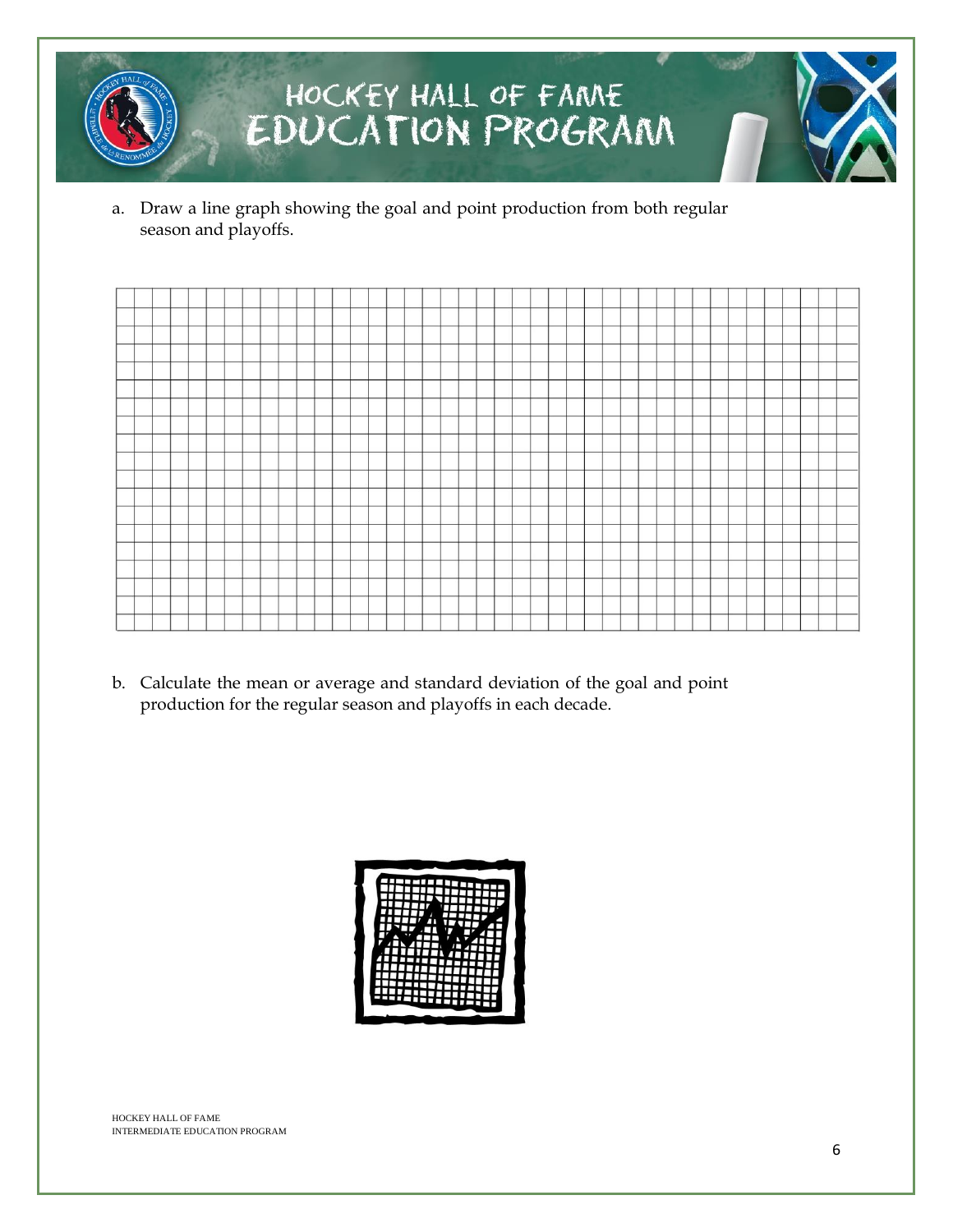

c. Draw a bar graph comparing the averages of goal and point production for the regular season and playoffs of each decade.



*In making your final assessment, consider the championships, awards and honours he received during each decade. Other variables such as his age and how many games he played should also be taken into account.*